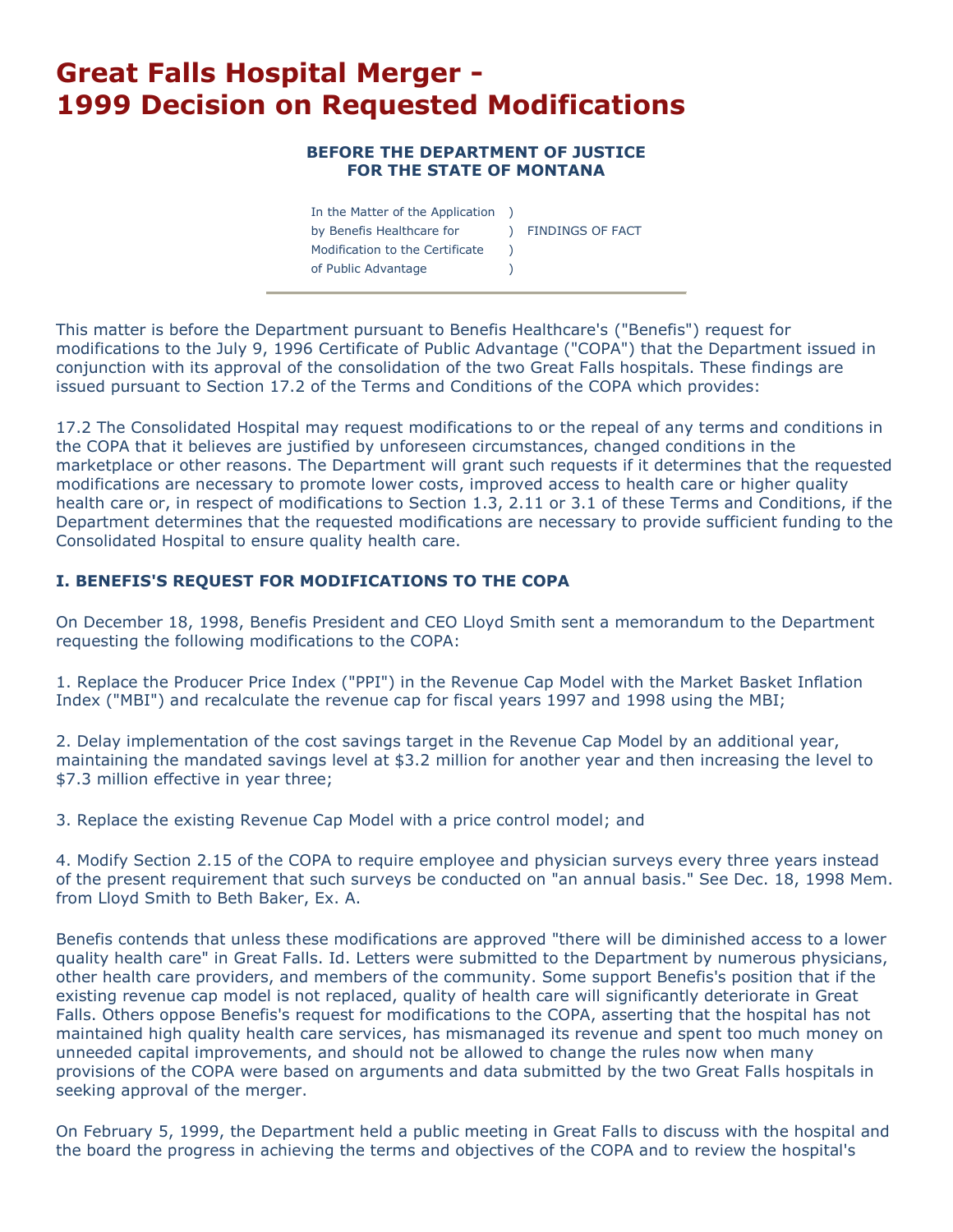proposed modifications. In addition, the public was given opportunity at the meeting to comment on the proposed modifications. The Department also allowed written comments on the proposal, to be submitted by February 26, 1999. At the February 5, 1999 meeting, representatives of Benefis presented arguments in support of Benefis's request for modification of the COPA. In addition to the four proposed modifications set forth in the December 18, 1998 Memorandum of Lloyd Smith, Benefis proposed the following additional modifications to the COPA:

1. Reduce the required savings related to Full-Time Equivalent (FTE) productivity to reflect recent industry increases in FTE levels. According to Benefis, the industry FTE level has increased by approximately .3 - .4 FTEs per Adjusted Occupied Bed (AOB) over the last few years. Benefis contends that this increase should be reflected in the Revenue Cap. The Revenue Cap presently requires 5.5 FTEs per AOB. Benefis requests that this level be adjusted to 5.8 or 5.9;

2. Increase the revenue cap to include expenses associated with Year 2000 (Y2K) compliance;

3. Modify the revenue cap to net interest expense against interest income. Benefis contends this modification is necessary to eliminate the incentive for Benefis to draw down on its reserves rather than using debt financing which Benefis claims would be more prudent and economical; and

4. Develop a simpler outpatient adjustment factor calculation. Benefis argues that the current methodology, although technically accurate, is difficult if not impossible to perform on an ongoing monthly interim basis. Benefis claims that this impedes its ability to efficiently manage its resources.

# **II. FINDINGS**

Pursuant to Section 17.2 of the COPA, the Department makes the following specific findings based upon the application of Benefis, other materials and information submitted by Benefis in support of that application, letters, written public comments and the information presented at the February 5, 1999 public meeting, and the evaluation conducted by the Department's consultants.

A.The Department Denies Benefis's Request to Replace the Existing Revenue Cap With a Price Control Model.

The Department concludes that the revenue cap should remain in place to ensure that Benefis continues to implement the cost reductions and efficiency-related consolidations that it offered as justifications for approving the consolidation. While Benefis has made significant progress toward achieving these cost savings, it concedes that the savings targets set by the COPA have not yet been realized. Accordingly, the Department concludes that continuing compliance with the revenue cap is necessary to ensure full compliance with the purpose and intent of the COPA. The cost savings have and should continue to result in lower prices to consumers. A price control model would be a substantial departure from the regulatory scheme on which the COPA was originally based, and the Department sees no good reason to make such a departure at this early stage in implementation of the COPA.

#### B. The Department Denies Benefis's Request to Delay Implementation of the Cost Savings Target for an Additional Year.

The cost savings targets included in the Revenue Cap Model are based on projected cost savings that the Great Falls hospitals claimed could be achieved if the consolidation was approved. While Benefis now argues that these targets were too aggressive, the Department is not inclined to alter the savings target schedule that the hospitals offered as a justification for the consolidation and that was one of the key factors in granting the COPA. The savings targets, however, will be modified to reflect the Department's decision to allow additional full time equivalents (FTEs). See infra, Section G.

C. The Department Denies Benefis's Request to Modify the Annual Survey Requirement.

Benefis contends that the COPA requirement of annual physician and employee surveys is unreasonable and that "surveys of this nature" should only be "performed every 3-5 years." After the transition is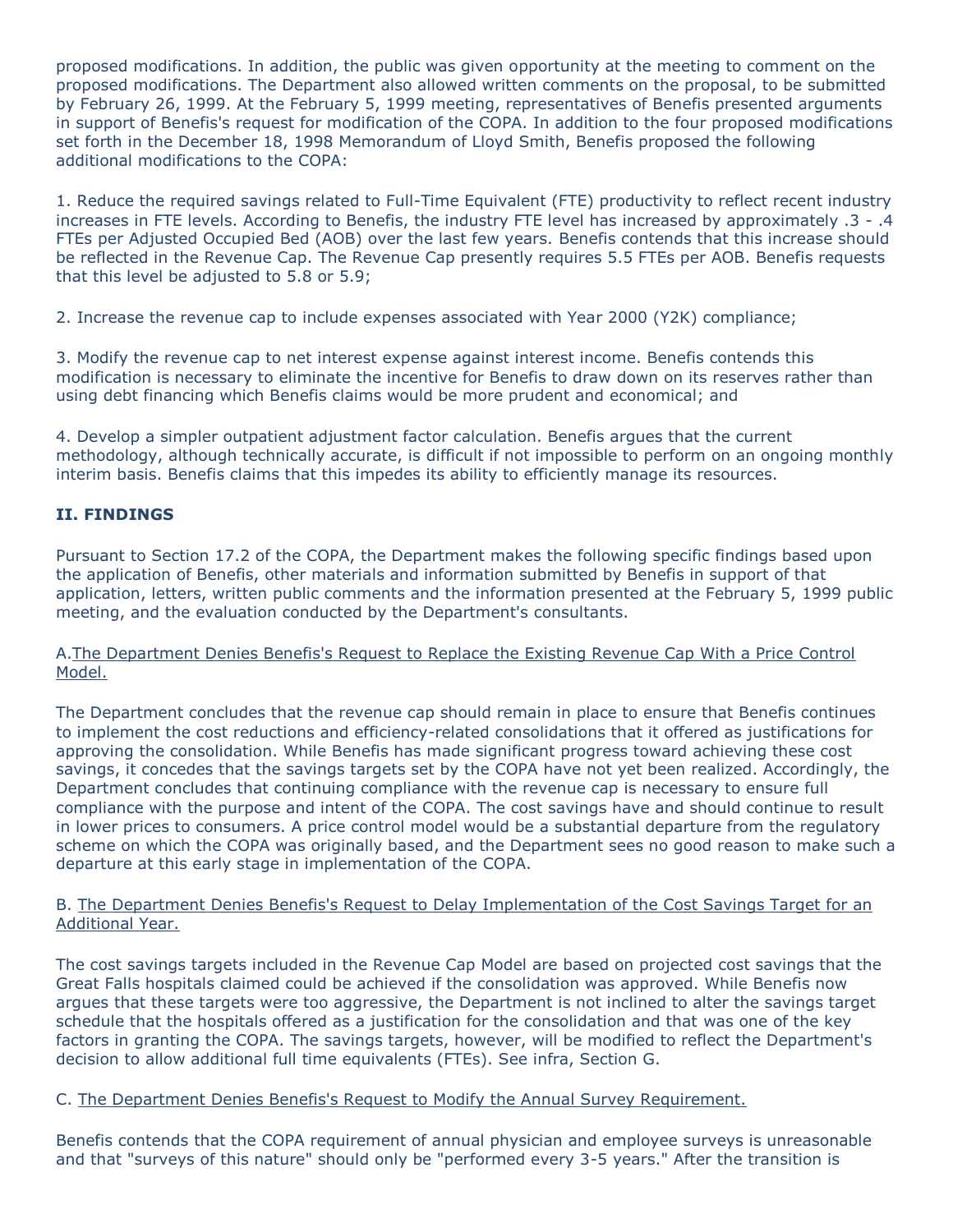complete, the Department agrees that a three-year survey period may be adequate. Based on concerns raised at the hearing and in the written comments, however, the Department concludes that annual surveys are appropriate until such time as the disruption and stress of the consolidation have abated. This is particularly true with respect to employee surveys. As noted in the Department's preliminary findings on Benefis's progress in meeting the objectives of the COPA, good employee relations are vital to quality patient care. Benefis still has significant room for improvement in this area, and annual surveys may help the hospital keep more open lines of communication with its staff. The hospital's concern about the low rate of return could perhaps be better addressed by offering employees more flexibility in filling out the survey forms. According to comments submitted to the Department, employees were not allowed to take the survey forms home or even back to their work stations to complete them.

## D. The Department Will Consider Specific Proposals to Develop a Simpler Outpatient Adjustment Factor.

Benefis has not made specific proposals regarding the modification of the outpatient adjustment factor in the Revenue Cap Model. The Department encourages Benefis to work with the Department's healthcare accounting consultant to explore alternatives to the outpatient adjustment formula in the Revenue Cap Model. The Department does not rule out consideration of specific proposals to change or alter this formula, but finds insufficient ground to make changes at this time.

#### E.It Is Premature to Consider Adjustments to the Revenue Cap to Account for Y2K Expenses Until Such Expenses Have Been Incurred.

Paragraph 4 of the Revenue Cap Model states: "If the Consolidated Hospital sustains additional expense from an extraordinary occurrence . . . for that particular time period, the department may, upon request, increase the Revenue Cap by no more than the extent of such loss, net of insurance recoveries." The Department concludes that this paragraph may be invoked to cover reasonable expenses incurred to remedy the Y2K problem. Paragraph 4, however, is not prospective in application and relief under that paragraph is only appropriate after the expense has been incurred. Accordingly, the prospective relief requested by Benefis is not appropriate at this time.

## F.The Department Denies Benefis's Request to Modify the Revenue Cap to Net Interest Expense Against Interest Income.

This issue was raised by Benefis's predecessors when the Department developed and approved the Revenue Cap requirement of the COPA. The Department does not believe that a change to this aspect of the Revenue Cap Model is justified.

## G.The Revenue Cap Model Should be Amended to Reflect an FTE Level of 5.71 Per AOB.

Full-time equivalents per adjusted occupied bed (FTE/AOB) is a measurement of a hospital's staffing level, and therefore of the amount of labor cost associated with providing hospital services. Based on projections provided by Benefis's predecessors, the Department established a personnel cost savings target in the COPA that was predicated on a staffing level of approximately 5.46 FTEs per AOB.

Benefis argues that this level of staffing is no longer realistic considering the trend in FTE increases in the industry over the last few years. According to Benefis, the industry-wide trend to increasing staffing levels may be attributed, at least in part, to increased complexity of cases, as well as to increased regulatory requirements.

Based primarily on concerns expressed by the public and Benefis employees relating to the availability and responsiveness of nurses and other patient service staff at Benefis, the Department has reconsidered the FTE requirements incorporated into the COPA's savings targets. The Department finds that, to the extent that a trend to increased staffing levels results from increased complexity of cases, case-mix adjustments already in the COPA revenue cap model provide for some relaxation of the savings target. However, the Department also finds that the initial targets reflected staffing levels in aggressive managed care markets that are not appropriate for Montana.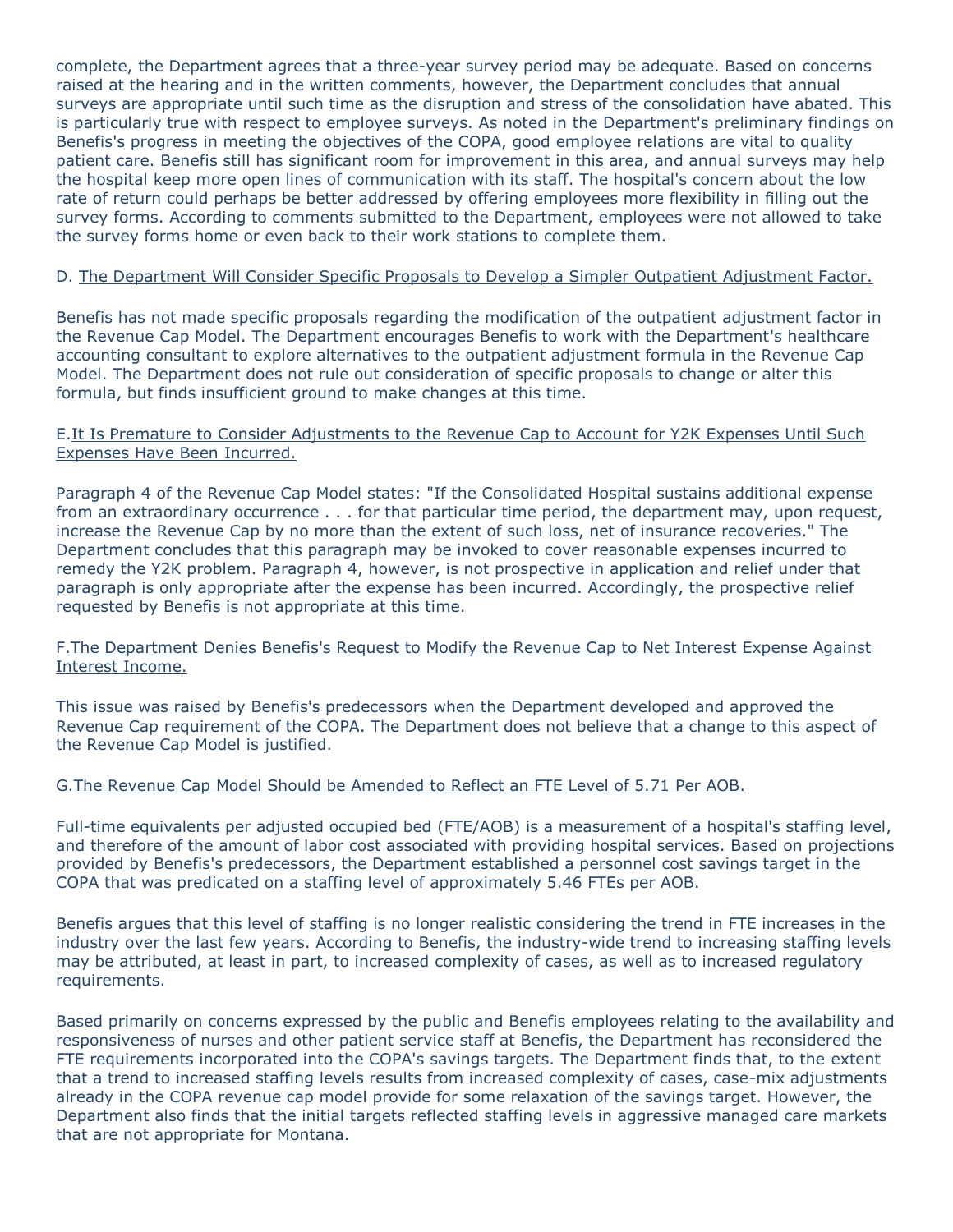The statute governing the adoption of the Great Falls COPA requires that the Department consider three factors in approving and supervising cooperative healthcare agreements:

1. That the consolidation is likely to result in lower health care cost than would occur in the absence of a consolidation;

2. That the quality of health care services will likely be maintained after the consolidation; and

3. That the consolidation is likely to result in improved access to health care. See Mont. Code Ann. § 50-4- 602. In balancing lower health care costs and quality of care, the Department concludes that a staffing level of 5.71 FTE/AOB will still allow for a significant cost savings while avoiding the type of aggressive staffing reductions that have affected quality of care in some managed care environments. This staffing target of 5.71 FTE/AOB, when incorporated in the COPA's cost savings targets, will translate to an allowable staffing level of 6.10 FTE/AOB with the case-mix acuity level of the patients Benefis cared for in 1998. The Department finds that such a staffing level is a reasonable target, considering the 1998 staffing levels for comparable Montana hospitals (5.9-6.10) and the projected 1998 level for Near West region hospitals (6.24).

In consideration of the change in the FTE standard, the annual expense reduction targets for the COPA are revised as follows:

| Year | <b>Original</b><br><b>Staffing</b><br><b>Related</b><br><b>Savings Target</b> | <b>Revised</b><br><b>Personnel</b><br><b>Related Savings</b><br><b>Target</b> | <b>Other</b><br><b>Components</b><br>of Savings<br>(Net) | <b>Revised Total</b><br><b>Expense Reduction</b><br><b>Target, 1995</b><br><b>Dollars</b> |
|------|-------------------------------------------------------------------------------|-------------------------------------------------------------------------------|----------------------------------------------------------|-------------------------------------------------------------------------------------------|
| 1997 | 3,271,378                                                                     | 1,470,400                                                                     | 122,691                                                  | 1,593,091                                                                                 |
| 1998 | 4,363,736                                                                     | 1,961,387                                                                     | 2,953,853                                                | 4,915,240                                                                                 |
| 1999 | 4,761,304                                                                     | 2,140,084                                                                     | 3,720,967                                                | 5,861,051                                                                                 |
| 2000 | 4,761,304                                                                     | 2,140,084                                                                     | 3,663,363                                                | 5,803,447                                                                                 |
| 2001 | 4,761,304                                                                     | 2,140,084                                                                     | 3,859,308                                                | 5,999,391                                                                                 |
| 2002 | 4,761,304                                                                     | 2,140,084                                                                     | 4,030,502                                                | 6,170,586                                                                                 |
| 2003 | 4,761,304                                                                     | 2,140,084                                                                     | 4,155,486                                                | 6,295,570                                                                                 |
| 2004 | 4,761,304                                                                     | 2,140,084                                                                     | 4,277,211                                                | 6,417,294                                                                                 |
| 2005 | 4,761,304                                                                     | 2,140,084                                                                     | 4,395,900                                                | 6,535,984                                                                                 |
| 2006 | 4,761,304                                                                     | 2,140,084                                                                     | 4,514,397                                                | 6,654,481                                                                                 |
| 2007 | 4,761,304                                                                     | 2,140,084                                                                     | 4,591,097                                                | 6,731,180                                                                                 |
| 2008 | 4,761,304                                                                     | 2,140,084                                                                     | 4,627,587                                                | 6,767,671                                                                                 |

Based on Benefis's submissions in support of this modification, the Department expects that Benefis will devote the additional labor resources resulting from this modification, which are equivalent to 74 FTEs, to maintaining increased staffing at the patient level. The Department will continue to monitor Benefis's efforts and progress towards eliminating duplicative administrative costs.

## H. The Inflation Index in the Revenue Cap Model Should Be Changed to the HCFA Market Basket Index.

The inflation index specified by the COPA is the Producer Price Index (PPI) for hospitals. Producer price indexes generally measure prices charged at the wholesale level. The Health Care Facility Administration (HCFA) Hospital Market Basket Index (MBI) measures the changes in prices of the goods and services purchased by hospitals. It is an input price index. Labor costs (including clinical, administrative, technical, and general) comprise about 70% of the hospital MBI. Proxies to measure the cost of utilities, supplies, drugs, insurance, etc. make up the remainder of the index.

Through the 1980s, hospital prices increased at a faster rate than the MBI. As Benefis has observed, however, the rate of increase in the hospital PPI has decreased since the adoption of the COPA and has not kept pace with the MBI. The primary purpose of the inflation index in the COPA was "to adjust the